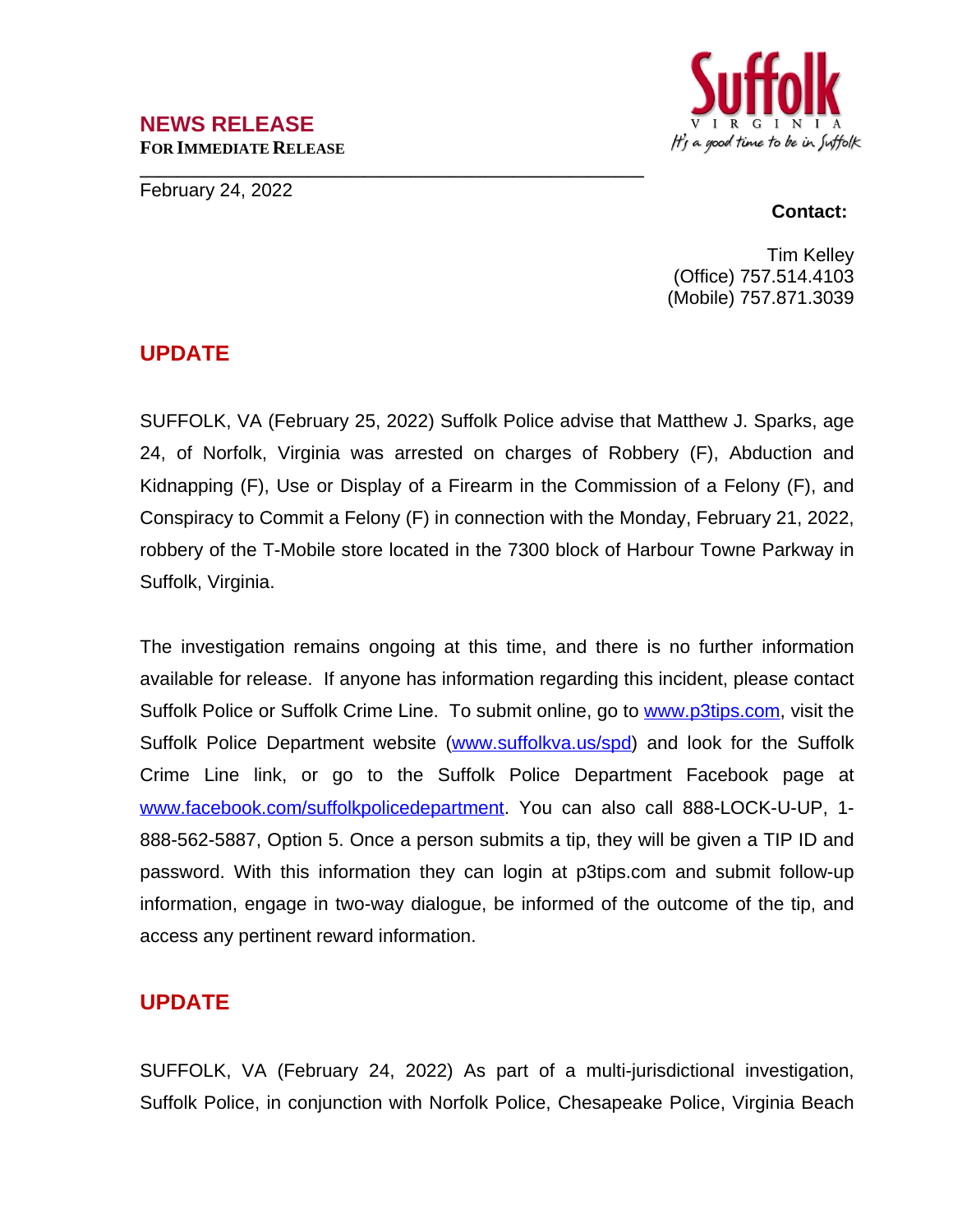Police, and the FBI, have arrested three individuals in connection with the Monday, February 21, 2022, robbery of the T-Mobile store located in the 7300 block of Harbour Towne Parkway in Suffolk, Virginia.

D'Angelo Kelly Jones, age 21, of Norfolk, Virginia, Lorenzo Allen, Jr., age 26, of Norfolk Virginia, and Brandon Hargrow, age 28, of Norfolk Virginia were each arrested on charges of Robbery (F), Abduction and Kidnapping (F), Use or Display of a Firearm in the Commission of a Felony (F), and Conspiracy to Commit a Felony (F).

The investigation remains ongoing at this time, and there is no further information available for release. If anyone has information regarding this incident, please contact Suffolk Police or Suffolk Crime Line. To submit online, go to [www.p3tips.com](http://www.p3tips.com), visit the Suffolk Police Department website ([www.suffolkva.us/spd\)](http://www.suffolkva.us/spd) and look for the Suffolk Crime Line link, or go to the Suffolk Police Department Facebook page at [www.facebook.com/suffolkpolicedepartment](http://www.facebook.com/suffolkpolicedepartment). You can also call 888-LOCK-U-UP, 1-888-562-5887, Option 5. Once a person submits a tip, they will be given a TIP ID and password. With this information they can login at p3tips.com and submit follow-up information, engage in two-way dialogue, be informed of the outcome of the tip, and access any pertinent reward information.



**Contact:** Acting Deputy Chief Mark Erie (Office) 757.514.7888 (Mobile) 757.617.9003 (Email) merie@suffolkva.us

**NEWS RELEASE**

**FOR IMMEDIATE RELEASE \_\_\_\_\_\_\_\_\_\_\_\_\_\_\_\_\_\_\_\_\_\_\_\_\_\_\_\_\_\_** February 21, 2022